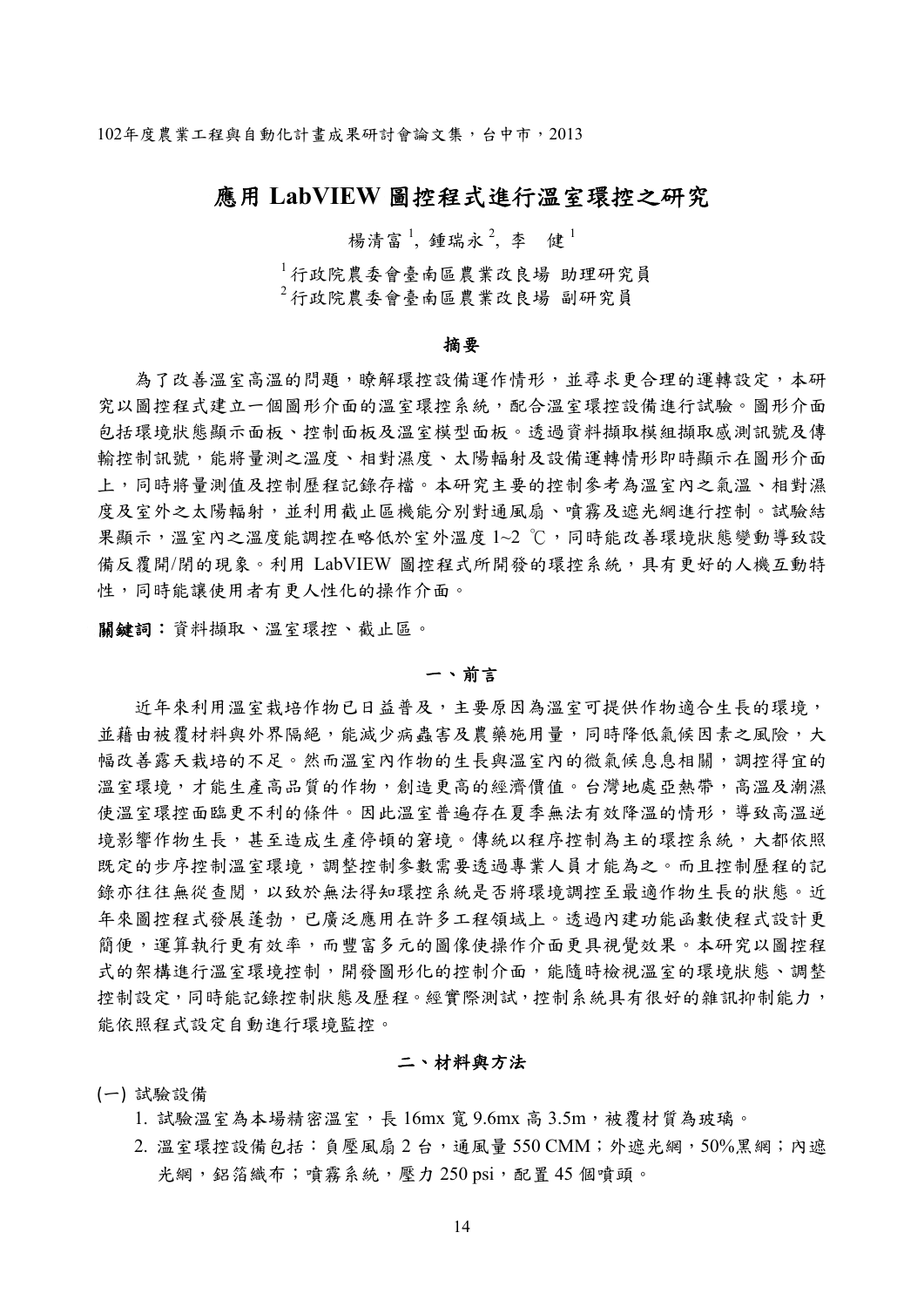- 3. 感測器包括:溫濕度傳送器,Range 0-100℃, 0-100% RH; Solar Radiation Sensor, Range 0-1500 W/m<sup>2</sup>  $\circ$
- 4. 環境控制系統包括: NI 3U PXI 機箱(PXI-1031);嵌入式控制器(PXI-8110);類比 模組(NI PXI-6251);訊號接線盒(TB-2706)。

(二)本研究之控制程式以 National Instruments LabVIEW 8.6 軟體撰寫。

(三)試驗設計

1. 溫室環控模型及感測訊號

本研究透過感測外界之溫度、相對濕度、太陽輻射量,及溫室內之溫度、相對濕度, 建立基本環境資訊。經程式運算比較後驅動對應的降溫設備(通風扇、遮光網及噴 霧),使溫室內溫度、相對濕度能漸近的控制在設定的範圍內,環控模型如圖 1 所示。

- 2. 訊號轉換及輸入/輸出
	- (1)類比訊號輸入

溫濕度傳送器輸出訊號為 4~20 mA,利用轉換電路將電流轉換為電壓源,並將電 壓訊號接至類比輸入通道,再透過公式轉換成溫度(℃)或相對濕度(%)。太陽輻射 感測器的輸出訊號為 0-2.5 V,將電壓訊號接至類比輸入通道,再透過轉換公式轉 換成太陽輻射量。

(2)數位訊號輸入

內、外遮光網張網、收網是藉由觸發極限開關產生開或關的數位型態訊號。因此 能透過數位輸入通道讀取該訊號,使控制系統能辨識遮光網的狀態。

(3)數位訊號輸出

控制模組數位訊號輸出無法直接驅動大型設備,透過固態繼電器即可以小訊號去 驅動大負載設備。本研究以數位訊號輸出控制的設備包括,負壓風扇、內、外遮 光網、噴霧主機、內循環風扇等。

3. 溫室環控前置面板(Front panel)

圖形介面如圖 2 所示,環境狀態顯示面板將外界之溫度、相對濕度及太陽輻射量以 量錶顯示量測值。控制面板則包含控制模式選擇、手動開關及日期時間顯示。溫室 模型面板以溫度計圖像顯示溫度及相對濕度,並利用指標滑控器代表內、外遮光網, 並顯示其收網/張網的狀態。前置面板並配合程式執行,則無論是環境狀態或控制狀態 均能清楚顯示在螢幕上。切換成自動模式則由電腦依程式及設定自動進行監控。



圖 1 溫室環控模型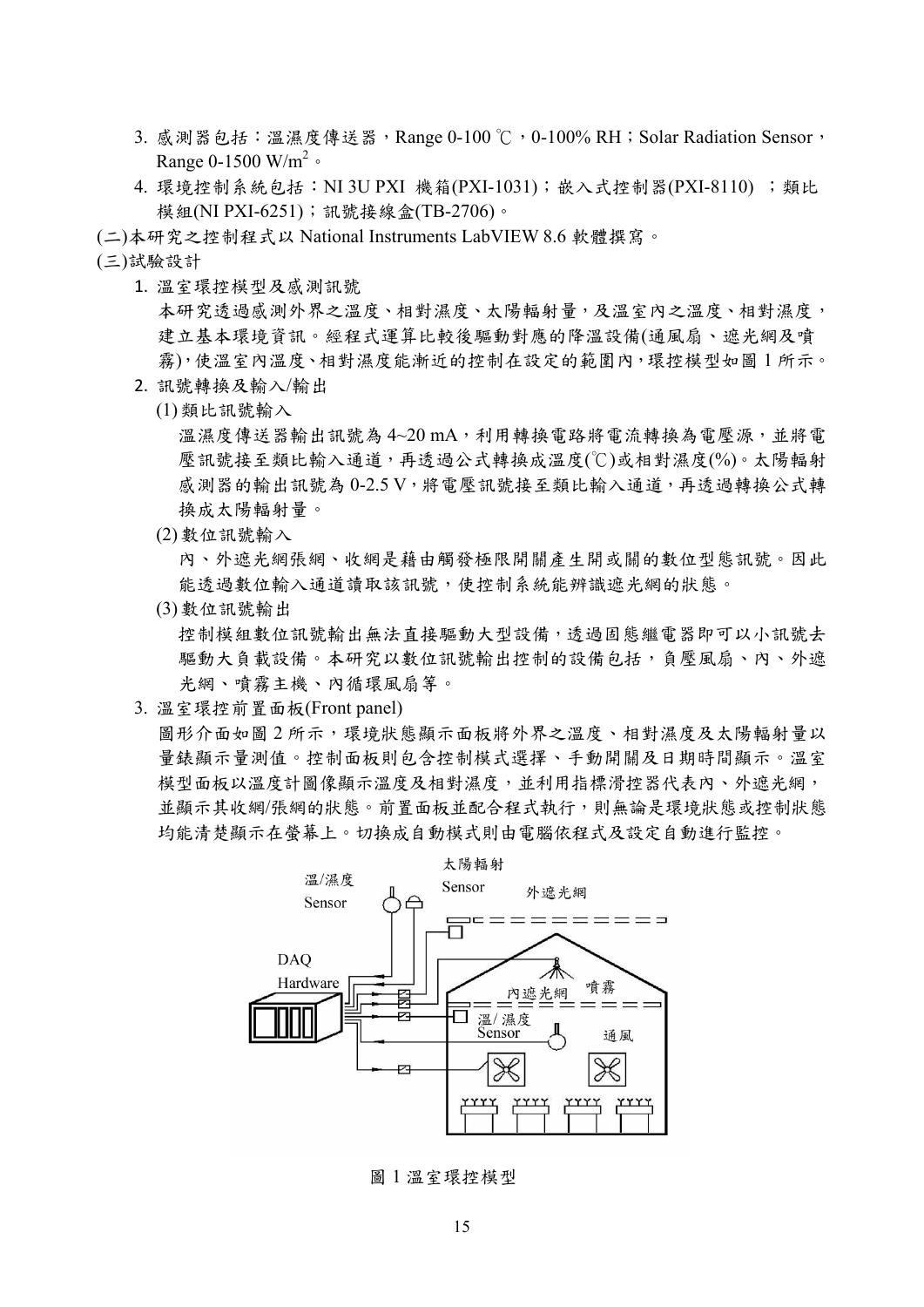# 4. 控制方法

本研究採用截止區機能控制溫室之通風、噴霧及遮光網。截止區機能控制的原理如 圖 3 所示,主要是利用上、下限進行控制。當狀態值未達上限之前,控制處於 OFF 狀態,一旦狀態值達到上限則控制立即躍升為 ON 的狀態。之後即使狀態值低於上 限,控制仍然保持在 ON 的狀態,直到狀態值降至下限,控制才回復為 OFF 的狀態。

#### 三、結果

- (一) 由太陽輻射感測器量測結果,可看出太陽輻射受雲層干擾會造成劇烈的變動,從變化 的趨勢亦可得知,太陽輻射量的最大值出現在中午時刻。大氣溫度在日出前達到最低 值,而相對濕度也在日出前達到最高值。
- (二) 本研究以太陽輻射量做為控制遮光網的參考值,截止區分別設定內遮光網的上限為 900  $\text{W/m}^2$ ,下限為 750  $\text{W/m}^2$ 。外遮光網的上限為 1100  $\text{W/m}^2$ ,下限為 950  $\text{W/m}^2$ 。試驗結 果程式能依設定值自動驅動內,外遮光網進行遮光。
- (三) 本研究以溫室內氣溫做為通風扇的控制參考,截止區設定上限為 30 ℃,下限為 28 ℃。 並以室內相對濕度做為噴霧的控制參考,截止區設定上限為 50%,下限為 75%。檢視 控制歷程,程式執行結果完全符合控制設定。
- (四) 由量測數據及控制歷程,可看出控制系統啟動通風扇及噴霧,能將溫室內之溫度調控 至略低於室外溫度 1~2 ℃。

四、討論

(一) 遮光網控制

本研究以太陽輻射量做為控制遮光網的參考值,程式執行結果如圖 4 所示。太陽輻射 量首次在上午 09:24 達到 944 W/m<sup>2</sup>, 因此程式自動驅動外遮光網。由圖中亦可計數外 網總共張開7次。太陽輻射量在上午11:24 達到1218 W/m<sup>2</sup>, 因此程式自動驅動內遮光 網,圖中可看出內網總共張開 3 次。

(二) 通風扇及噴霧控制

本研究以溫室內氣溫做為通風扇的控制參考,溫室內相對濕度做為噴霧的控制參考。 程式執行結果如圖 5 所示,溫室內氣溫直到下午 07:48 才降至 28 ℃,通風扇也在當時 停止運轉,而在隔日上午 07:20 溫度達到 30 ℃通風扇再度啟動。溫室內相對濕度直到 下午 07:51 才升至 76%,噴霧也在當時停止,而在隔日上午 09:51 溫室內相對濕度降至 50%,噴霧再度啟動。



圖 2 溫室環控系統前置面板 调 2 溫室環控系統前置面板

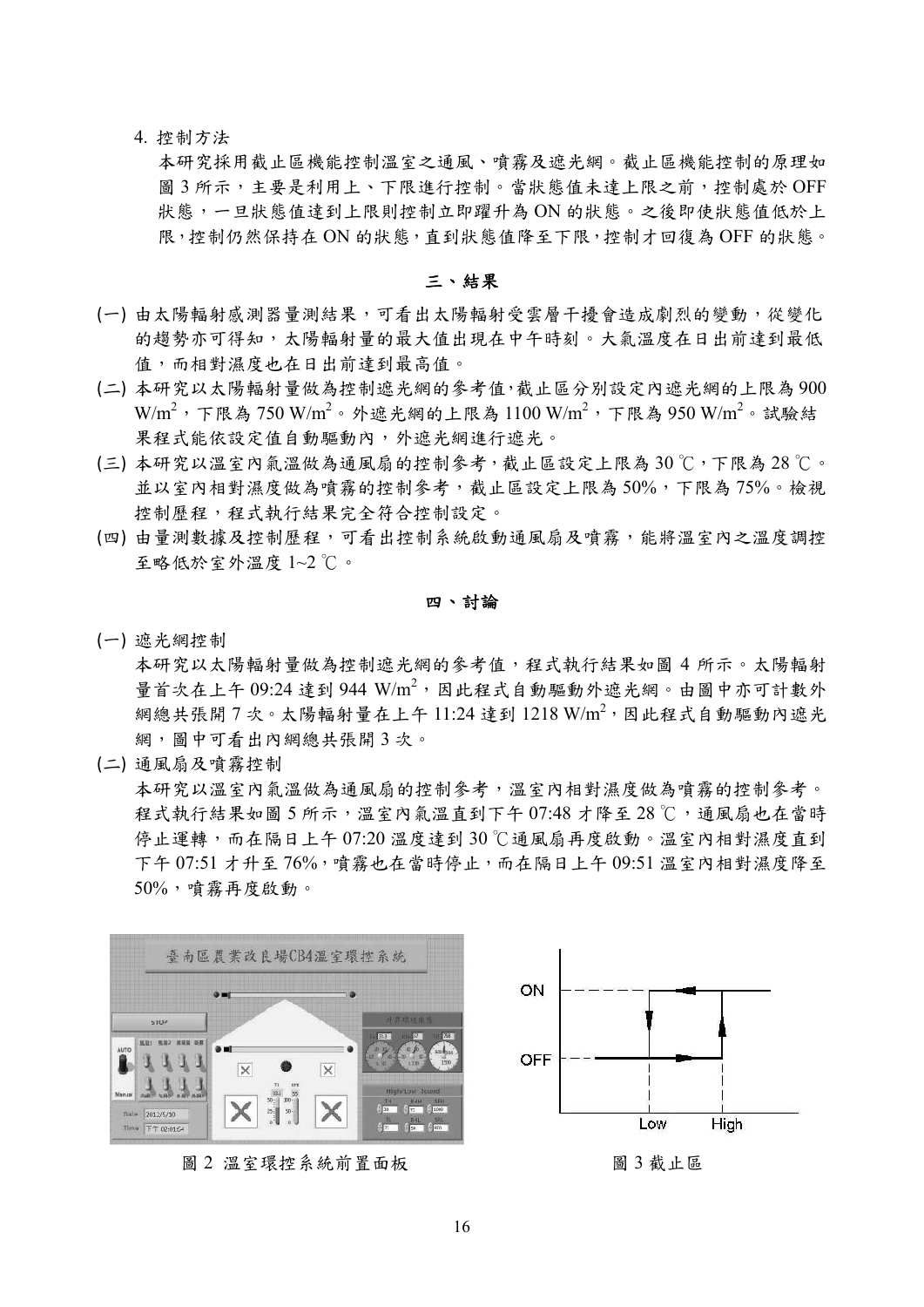# (三) 量測數據及控制歷程

圖 6 為溫室內、外之溫度、相對濕度量測數據及控制歷程。從圖中可看出。控制系統 啟動通風扇及噴霧,會使溫室內之溫度略低於室外溫度 1~2 ℃。而遮光產生的降溫效 果並不顯著。



圖 4 太陽輻射及遮光網控制



圖 5 溫室內溫度/相對濕度及通風/噴霧控制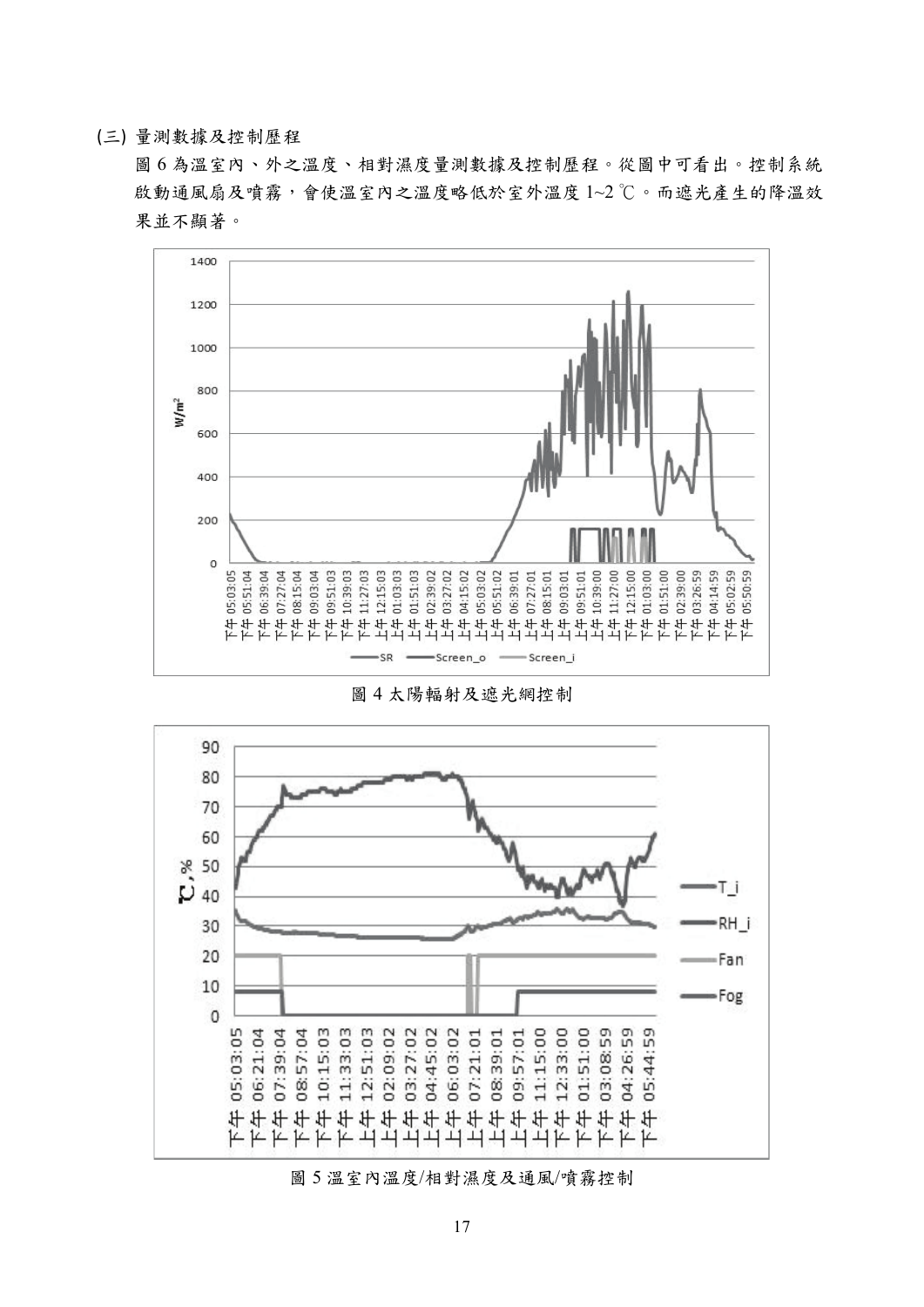

圖 6 量測數據及控制歷程

# 參考文獻

- 1. 林俊宏、莊智元、韓威如、蕭子健。2005。硬體介面專題製作 LabVIEW 7X。高立圖書 有限公司。
- 2. 周靜娟、吳明瑞、顏培仁。2004。圖控程式與自動量測使用 LabVIEW 7.X。全華科技圖 書股份有限公司。
- 3. 陳加忠。2008。溫室微氣候溫度模式-數學、物理與農業之一。中興大學生物系統工程 研究室。
- 4. 楊清富、鄭榮瑞、鍾瑞永、林子傑。2010。短期葉菜類生產自動化作業系統之開發。2010 年農業機械工程研討會論文。
- 5. 蕭子健、王智昱、儲昭偉。2007。虛擬儀控程式設計 LabVIEW 8X。高立圖書有限公司。
- 6. Cecilia Stanghellini, Taeke de Jong, 1995, A Model of humidity and its applications in a greenhouse, Agricultural and Forest Meteorology 76(1995) 129-148.
- 7. Christian von Zabeltitz, 2010,Integrated Greenhouse Systems for Mild Climates-Climate Conditions, Design, Construction, Maintenance, Climate Control. Springer Heidelberg Dordrecht London, New York.
- 8. National Instruments, 2008, DAQ M Series User Manual, National Instruments Corporation.
- 9. P.G.H. Kamp, G.J. Timmerman, 2002, Computerised Environmental Control in Greenhouse a step by step approach. IPC Plant.Dier Edw,The Netherlands.
- 10. T.Boulard, A. Baille, 1993, A simple greenhouse climate control model incorporating effects of ventilation and evaporative cooling, Agricultural and Meteorology, 65(1993)145-157.